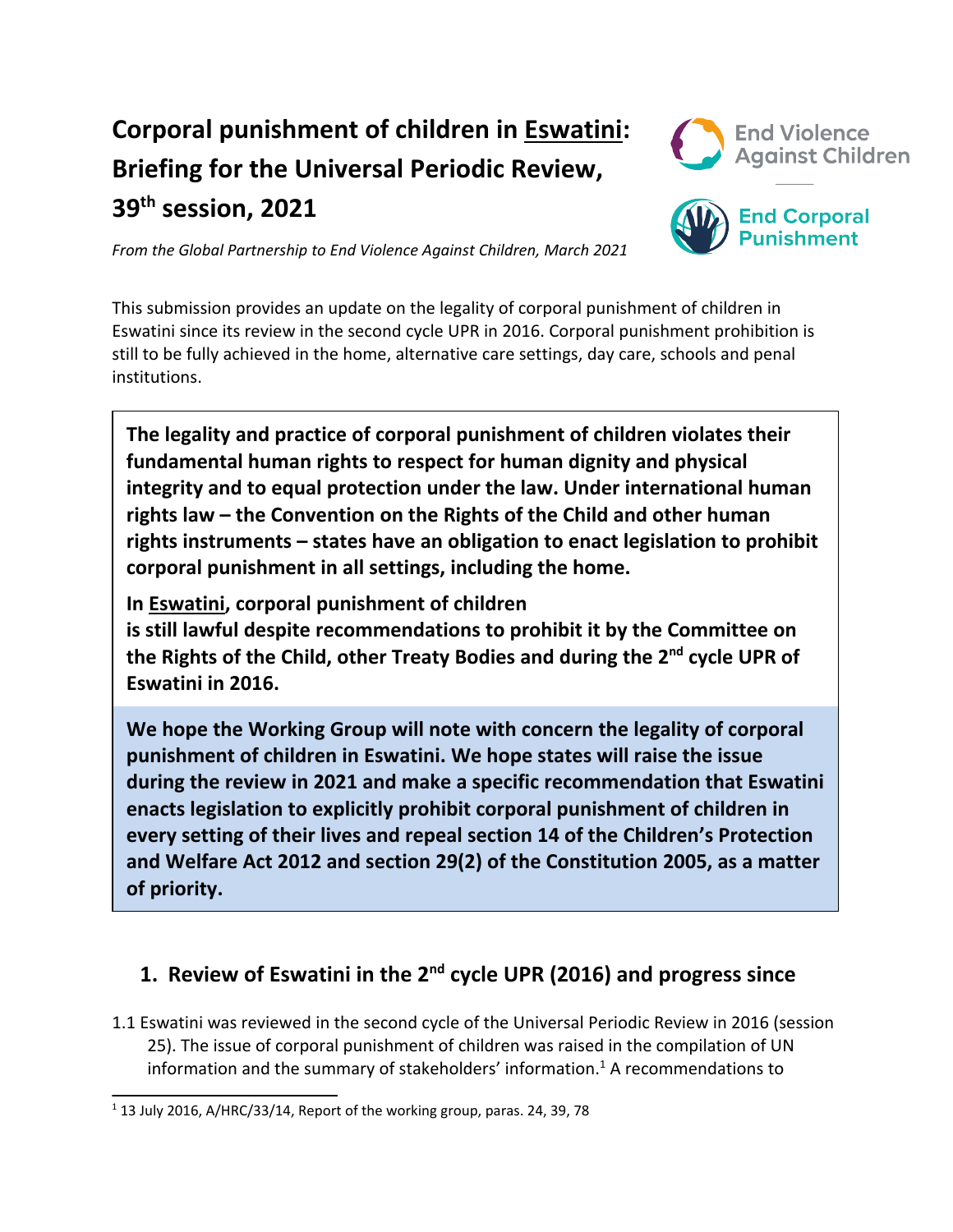prohibit corporal punishment in all settings was made. 2 The Government only accepted the recommendation in part but stated that education sector policy (but not law) prohibits corporal punishment, and that "Swaziland is not yet ready to accept prohibiting corporal punishment of children in the home." 3

- 1.2 Since the review, no law reform appeared to have been initiated with <sup>a</sup> view to explicitly prohibit corporal punishment of children in all settings. The Offences and Domestic Violence Act 2018 was passed and gazetted in July 2018. The definition of "domestic violence" includes physical abuse as well as emotional, verbal and psychological abuse (section 77 (1) (a) and (c)). The Act does not prohibit all corporal punishment of children.
- **1.3 We hope the Working Group will note with concern the legality of corporal punishment of children in Eswatini. We hope states will raise the issue during the review in 2021 and make <sup>a</sup> specific recommendation that Eswatini enact <sup>a</sup> legislation to clearly prohibit all corporal punishment of children, however light, in every setting of their lives, and repeal section 14 of the Children'<sup>s</sup> Protection and Welfare Act 2012 and section 29(2) of the Constitution 2005, as <sup>a</sup> matter of urgency.**

# **2. Legality of Corporal Punishment in Eswatini**

#### *Summary of current law and opportunities for achieving prohibition*

Corporal punishment of children in Eswatini is lawful in the home, alternative care settings, day care, schools and penal institutions. Article 29(2) of the Constitution 2005 states that "<sup>a</sup> child shall not be subjected to abuse or torture or other cruel inhuman and degrading treatment or punishment subject to lawful and moderate chastisement for purposes of correction"; article 14 of the Children'<sup>s</sup> Protection and Welfare Act 2012 provides for "justifiable" discipline. These provisions should be repealed and the law should prohibit all corporal punishment, in the home, schools and all other settings where adults have parental authority over children.

2.1 *Home (lawful):* Corporal punishment is lawful in the home. Article 29(2) of the Constitution 2005 states that "<sup>a</sup> child shall not be subjected to abuse or torture or other cruel inhuman and degrading treatment or punishment subject to lawful and moderate chastisement for purposes of correction". Article 14 of the Children'<sup>s</sup> Protection and Welfare Act 2012 (in force July 2013) provides for "justifiable" discipline: "(1) A child has <sup>a</sup> right to be protected from torture or other cruel, inhumane or degrading treatment or punishment including any cultural practice which dehumanises or is injurious to the physical, psychological, emotional and mental well-being of <sup>a</sup> child. (2) A child should be disciplined in accordance with his age, physical, psychological, emotional and mental condition and no discipline is

<sup>2</sup> 13 July 2016, A/HRC/33/14, Report of the working group, para. 109(58)

<sup>&</sup>lt;sup>3</sup> 21 September 2016, A/HRC/33/14/Add.1, Report of the working group: Addendum, paras. 22, 23, 24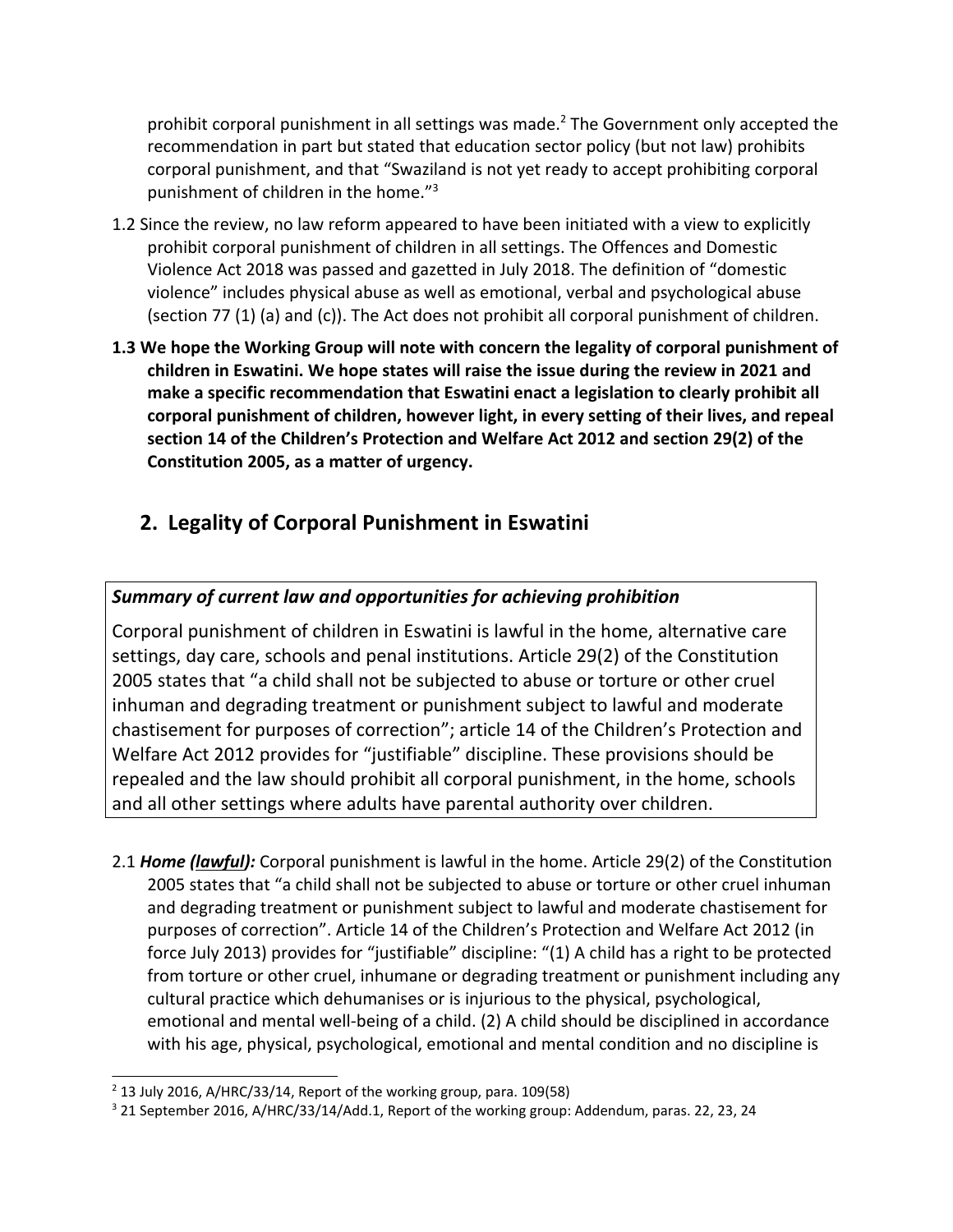justifiable if by reason of tender age or otherwise the child is incapable of understanding the purpose of the discipline." Article 18 of the Act states that parents/guardians have the responsibility to protect children from violence and abuse but does not prohibit all corporal punishment.

- 2.2 *Alternative care settings (lawful):* Corporal punishment is lawful in alternative care settings under the provisions for "lawful and moderate chastisement" in article 29(2) of the Constitution 2005 and for "justifiable" discipline in article 14 of the Children'<sup>s</sup> Protection and Welfare Act 2012 (see under "Home") and possibly other legislation.
- 2.3 *Day care (lawful):* Corporal punishment is lawful in early childhood care and in day care for older children under the provisions for "lawful and moderate chastisement" in article 29(2) of the Constitution 2005 and for "justifiable" discipline in article 14 of the Children'<sup>s</sup> Protection and Welfare Act 2012 (see under "Home").
- *2.4 Schools (lawful):* Corporal punishment is lawful under the Education Act 1982, the Education Rules 1977 and the provision for "lawful and moderate chastisement" in article 29(2) of the Constitution (see under "Home"). The Children'<sup>s</sup> Protection and Welfare Act 2012 does not prohibit corporal punishment in schools. In 2012, education legislation was being reviewed: we do not know if prohibition of corporal punishment has been proposed in this context. Eswatini has stated that the Education Sector Policy of 2011 protected children against corporal punishment<sup>4</sup> – however the policy does not explicitly prohibit corporal punishment but instead "aims to promote <sup>a</sup> culture of positive discipline". This is undermined by the above-quoted legislative provisions which allow corporal punishment in schools.
- 2.5 *Penal institutions (lawful):* Corporal punishment is lawful as <sup>a</sup> disciplinary measure for males in penal institutions under the Prisons Act 1964, the provisions for "lawful and moderate chastisement" in article 29(2) the Constitution 2005 (see under "Home") and possibly the Reformatories Act 1921. It is not prohibited in the Children'<sup>s</sup> Protection and Welfare Act 2012.
- 2.6 *Sentence for crime (unlawful):* Corporal punishment is prohibited as <sup>a</sup> sentence for crime in article 161(2) of the Children'<sup>s</sup> Protection and Welfare Act 2012: "No sentence of corporal punishment or any form of punishment that is cruel, inhumane or degrading may be imposed on <sup>a</sup> child." Article 126(5) states: "Corporal punishment and public humiliation shall not be elements of diversion."

## **3) Recommendations by human rights treaty bodies**

3.1 *CRC:* The Committee on the Rights of the Child has expressed concern at corporal punishment of children in Eswatini and recommended it be explicitly prohibited in the juvenile justice system – in its concluding observations on the state party'<sup>s</sup> initial report in

<sup>4</sup> 30 November 2016, Eswatini'<sup>s</sup> Initial Report on the African Charter on the Rights and Welfare of the Child, para. 106; see also [2018], CRC/C/SWZ/2-4, Second-fourth report, para. 84